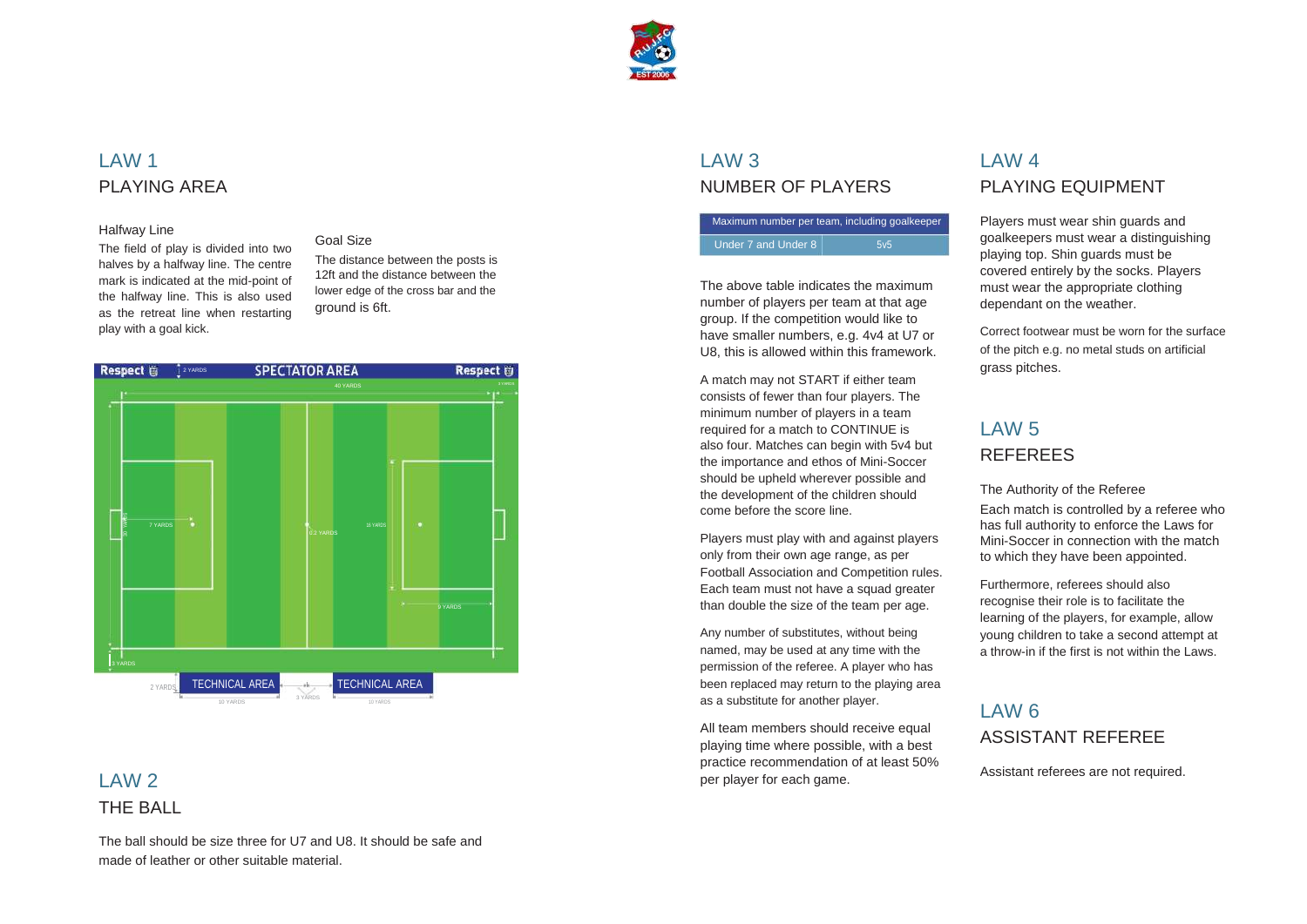

# LAW 7 DURATION OF THE GAME

In any one day, no player shall play more than 40 minutes. It is the responsibility of the parent/carer or organisation to ensure the child does not exceed this. Each league/ competition will determine its own playing time within the maximum time permitted, however, the maximum duration will be two halves of 20 minutes.

It is permitted during development matches that the periods of play can be split into equal quarters. The half time interval must not exceed five minutes.

Please refer to the Standard Code of Rules for Youth Competitions.

### LAW 8 START AND RESTART OF PLAY

#### Procedure

A kick-off is taken at the centre of the playing area to start the game and after a goal has been scored. Opponents must be five yards away from the ball and in their own half of the field. The ball must be played forward. In Mini-Soccer a goal cannot be scored directly from a start or restart of play.

#### Special Circumstances

takes more than six seconds to release the ball from his/her hands touches the ball again with his/her hands after it has been released from his/her possession and has not touched any other player touches the ball with his/her hands after it has been deliberately kicked to him/her by a team mate touches the ball with his/her hands after he/she has received it directly from a throw in taken by a teammate.

A dropped ball to restart the match, after play has been temporarily stopped inside the penalty area, takes place on the penalty area line parallel to the goal line at the point nearest to where the ball was located when the play stopped. No goal can be scored direct from a dropped ball.

#### LAW<sub>9</sub>

BALL IN AND OUT OF PLAY

Normal rules apply, as per Laws of Association Football.

# LAW 10

METHOD OF SCORING

Normal rules apply, as per Laws of Association Football.

# LAW 11

#### **OFFSIDE**

There is no offside.

# LAW 12 FOULS AND MISCONDUCT

Normal rules apply, as per Laws of Association Football. However, in Mini-Soccer all free kicks are direct. A free kick is awarded to the opposing team if the goalkeeper:

For all these offences, the free kick should be taken from the penalty area

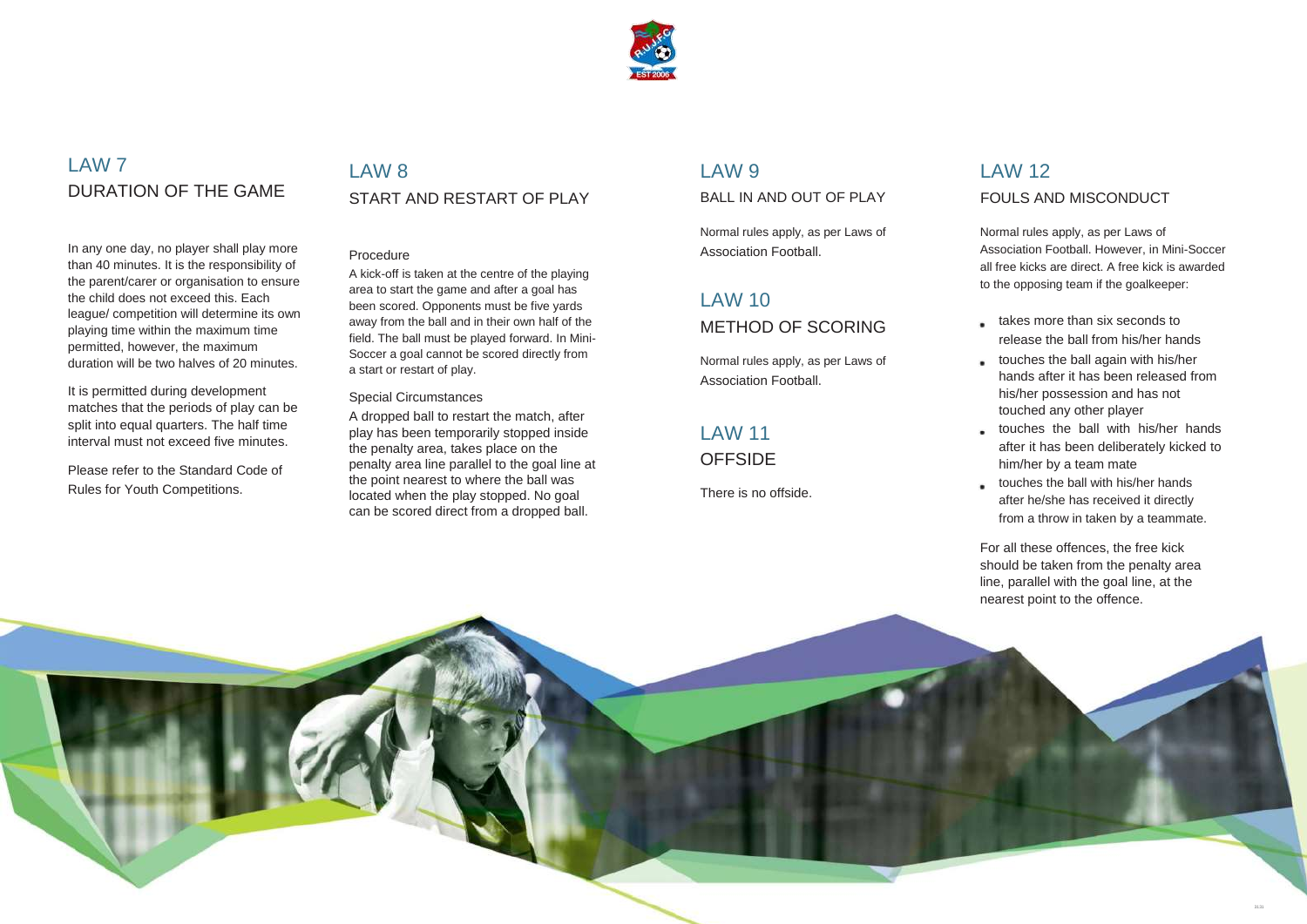

# LAW 13 FREE KICKS

For all free kicks opponents must be five yards from the ball.

# "I MUCH PREFER A CLOSE GAME AS THERE IS MORE TO DO THEN"

U8, Yorkshire



### LAW 14 PENALTY KICKS

Normal rules apply, as per Laws of Association Football.

Position of the Ball and the Players All players except the defending goalkeeper and kicker must be outside the penalty area and at least five yards from the penalty mark. The ball must be kicked forward.

# LAW 15 THROW IN

Normal rules apply, as per Laws of Association Football.

In addition, U7 and U8 children are permitted to roll the ball underarm with one or both hands into the field of play.

The role of the referee is to also allow young players to learn the game. This may involve letting players take throw-ins again, if incorrect technique is used. The referee should ensure the same player attempts a second time, with guidance and help from the match official.

# LAW 16 GOAL KICK

#### Procedure

A player of the defending team kicks the ball from any point within the penalty area.

Opponents must retreat to their own half until the ball is in play.

The defending team does not have to wait for the opposition to retreat and has the option to restart the game before should they choose to.

The ball is in play when it is kicked directly out the penalty area.

### LAW 17 CORNER KICKS

The opposing players must remain at least five yards from the ball until it is in play.

The kicker may not touch the ball again until it has touched another player. If he/she does, a free kick is awarded against them.

The ball is in play immediately when it enters the field of play.